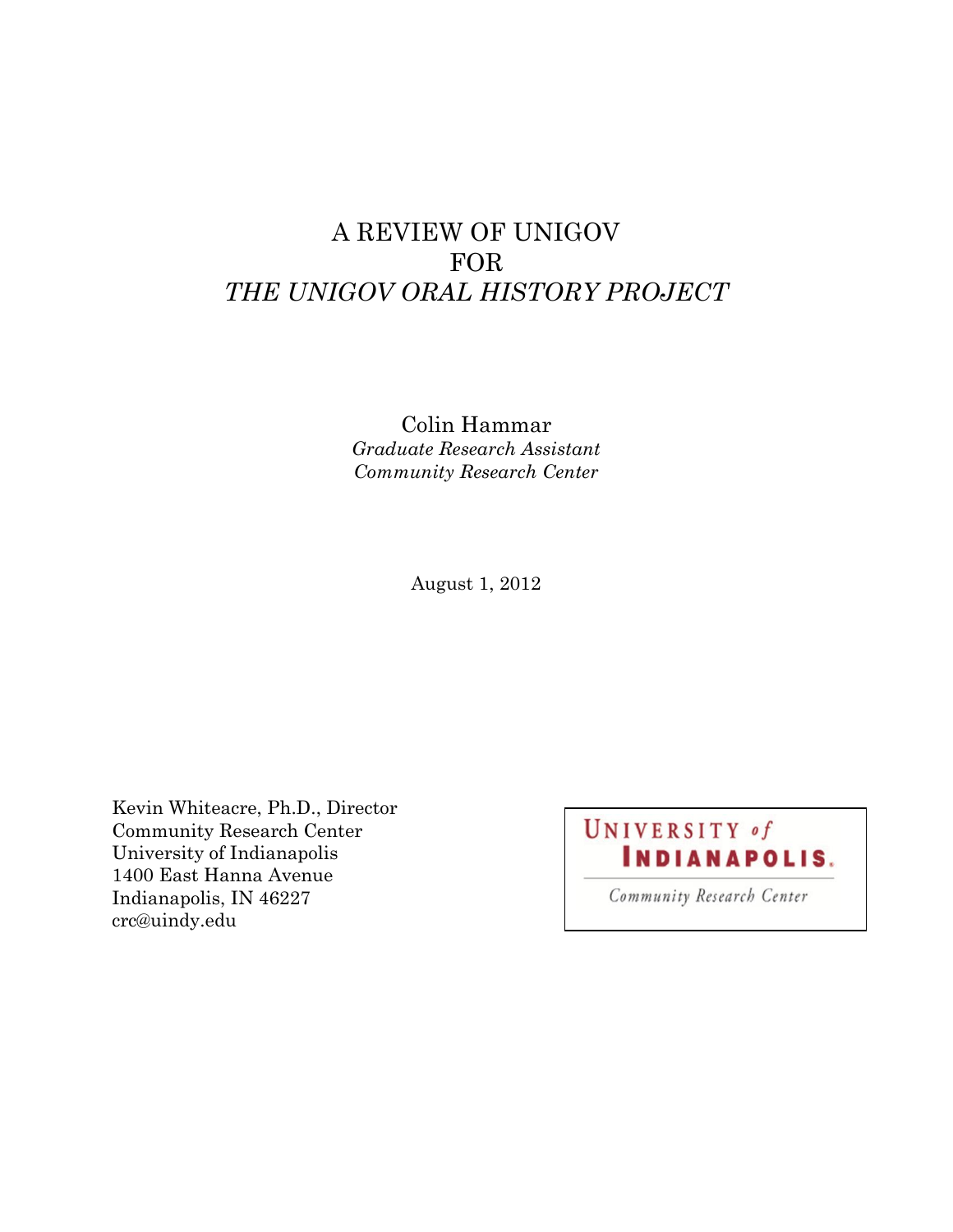#### ACKNOWLEDGEMENTS

This Unigov review is part of a larger endeavor to create a framework for *The Unigov Oral History Project*. We would like to thank Roberta Brooker, Director of the Indiana State Library, Dr. Ted Frantz, Interim Director of Institute for Civic Leadership & Mayoral Archives and Associate Professor of History at the University of Indianapolis, and the University of Indianapolis Office of Institutional Research for their support of this project. Funding was provided by a 2012 InQuery Grant from the University of Indianapolis Office of Institutional Research.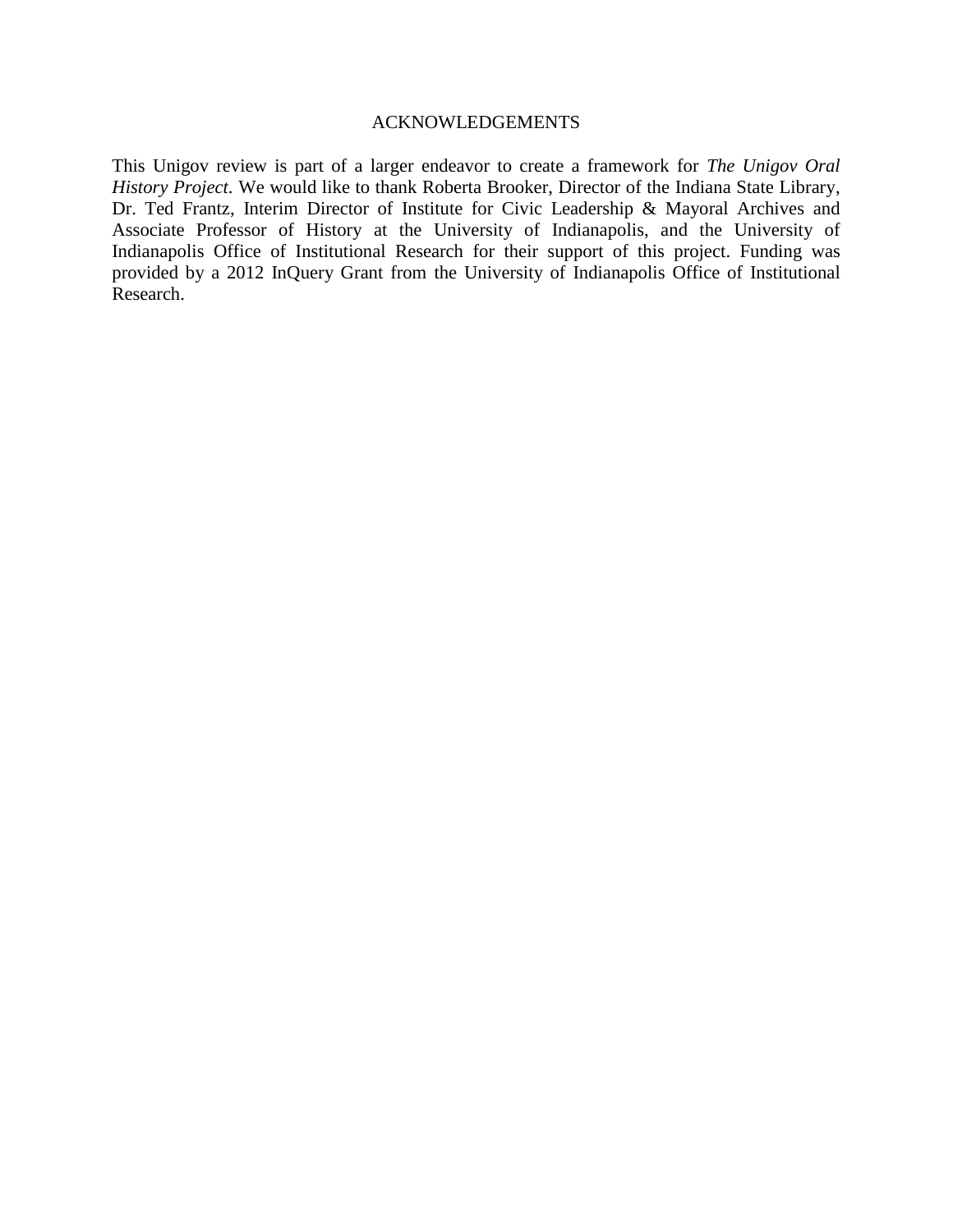### A REVIEW OF UNIGOV

In 1970, a new governing structure, known colloquially as Unigov, merged the governments of the city of Indianapolis and Marion County. A product of a unique political moment, political actors, and a fractured opposition, Unigov has been viewed both as a model for city-county consolidation in the late twentieth century and as tepid reform motivated by political calculation rather than public interest. Unigov has been assessed as an agent for growth, helping the region emerge through global economic restructuring and revitalizing a dying urban core in the wake of suburbanization. Criticism, initially sourced from the political margins and racial minorities fearing a dilution of voting power, has waned in the years since consolidation. In the twenty-first century, a move towards further consolidation of city and county services has been undertaken.

Prior to the Unigov consolidation, Indianapolis experienced a "fractionalized governmental structure [which] contributed to the widely held perception by the citizenry that local government was inefficient, ineffective, and unresponsive" (Stephens and Wikstrom, p. 81). By 1960, there were more than sixty government units operating within the boundaries of Marion County, including: county government, twenty-two municipalities (including the city of Indianapolis), eleven school districts, nine townships, and numerous special district taxing units. This led to duplication of services, under-representation of taxpayers, and a bureaucratic maze of mingling oversight bodies.

In the early 1960s, Mayor John J. Barton and Democratic County Chairman James W. Beatty attempted to pass a series of bills aimed at consolidating powers in the city executive.<sup>1</sup> "Beatty's goal was to strengthen the mayor's office by increasing administrators' loyalty and dependence on the mayor" (Pierce, p. 110). The bulk of the legislation failed to garner support and was termed a "power grab" by the local media. Despite the failure of Barton's maneuvering and a political divide in state government, further attempts at consolidation found bipartisan support. "House Republicans in 1967 had been extremely aggressive in moving towards consolidating some government functions in Marion County. With complete cooperation from the Senate Democrat majority, several of the goals that would pave the way for Uni-Gov were achieved" (Borst, p. 84)

As with many urban centers in the mid-twentieth century, Indianapolis experienced an exodus of residents from the inner-city towards the surrounding suburbs. Migrating populations and the accompanying tax revenues shifted service delivery away from the urban core and left the inner city with dwindling finances. "[County government] was unable to meet the service needs of the rapidly growing suburban population in the immediate post-World War II period," and thus a number of city services were extended beyond the municipal boundaries including: sewer and sanitation districts, library facilities, planning and zoning commissions, maintenance of government facilities (in the form of the joint City-County building), transit authority, as well as a number of county-wide corporations to manage parks and recreation, the airport, and hospitals (Stephens and Wikstrom, p. 81). While numerous non-political services were consolidated with

 $\overline{\phantom{a}}$ 

<sup>&</sup>lt;sup>1</sup> Attempts were made as early as 1925 to consolidate municipal service delivery with those of the county. Legislative committees in the state government were formed in 1935, 1951, 1961, and 1963 to study the feasibility of metropolitan government in central Indiana (Indianapolis Star, February 15, 1969).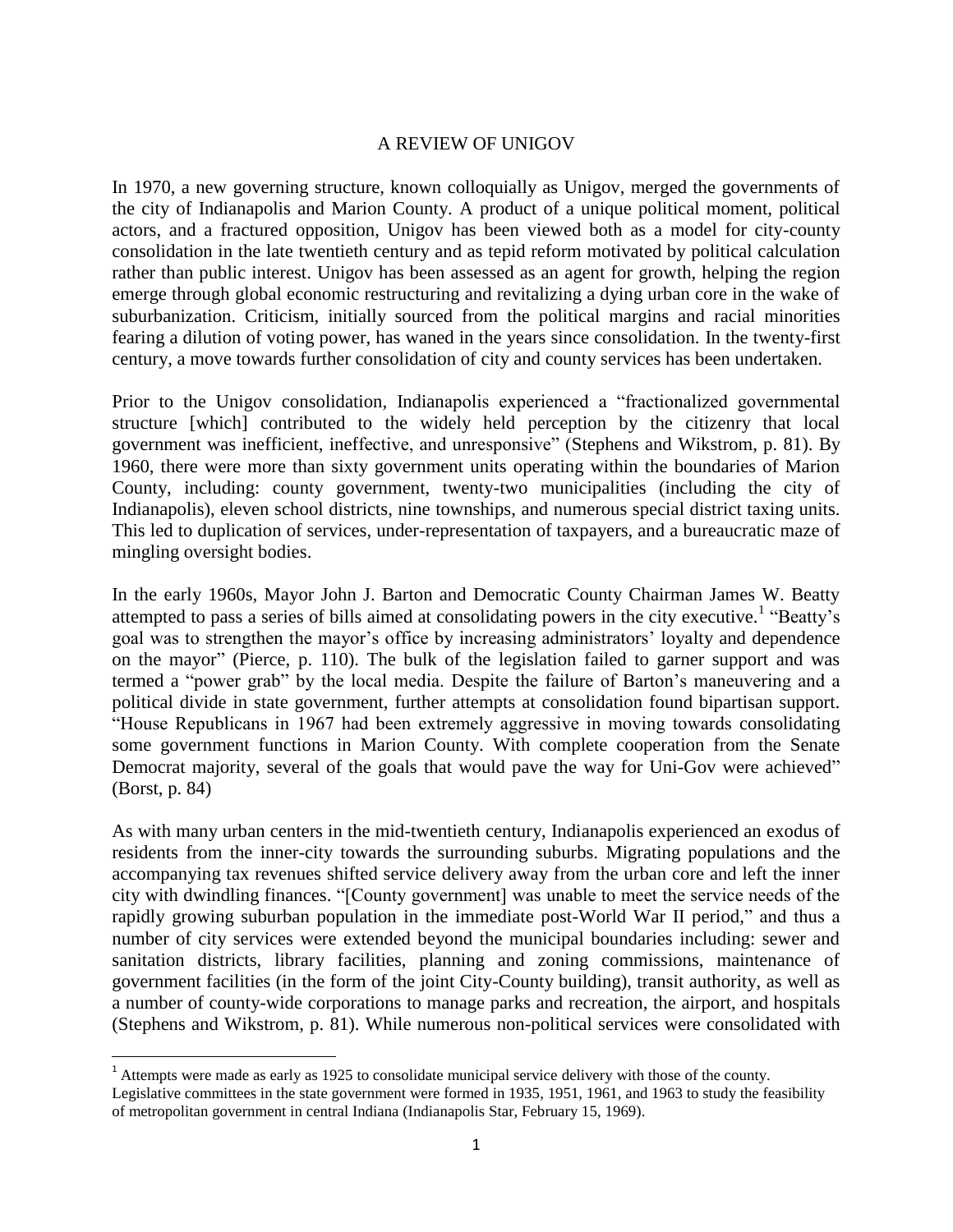little opposition, a broader governmental restructuring required a unique political environment for success.

The 1967 municipal elections saw Republican candidates sweep into power, gaining the Indianapolis mayoralty and majorities on both the city and county councils. Richard G. Lugar, a young former member of the Indianapolis school board and a Rhodes Scholar, won the mayoral election. Backed by the new Marion County Republican chairmen, L. Keith Bulen, Lugar ran county-wide in the election, garnering support and contributions from the suburban Republican establishment. Campaign activity "worked to the subsequent advantage of the unifying legislation," and as Lugar stated, "Without the strong ties that came out of the primary and general elections, Unigov would not have had nearly so good a chance of success" (Daniels, p. 21). Upon assuming office in 1968, Lugar quickly set into motion the political machinations required to reorganize local government, and his leadership would be remembered as instrumental in the success of the consolidation efforts.

It was in early 1968 when the new mayor secretly assembled a group of civic and political leaders to begin discussing the prospects of metropolitan government. The meetings were held in the home of insurance magnate John Burkhart and included the heads of the city and county councils, Thomas Hasbrook and Beurt SerVass respectively, attorneys Lewis Bose and Charles L. Whistler, state politician and then United States Senate candidate William D. Ruckleshaus, and chief executive of the Indianapolis Chamber of Commerce, Carl Dortch. Drafting of the actual legislation fell to the hands of Bose, Whistler, and a team of specialized attorneys working quickly and privately to formulate the new governmental structure.

Unigov was designed to consolidate the city and county governments under a strong mayorcouncil system. "All services were brought under the supervision of a single executive, and the duties of fifty-eight city and county agencies were reassigned to six cabinet-level departments" (Daniels, p. 1). The legislative functions of the city and county councils were combined to create the City-County Council with twenty-five district seats and four councillors elected at-large. "The proponents avoided all chance of galvanizing a strong opposing force by avoiding highly emotional issues" (Daniels, p. 130). To that end the decision was made to exclude discussions of consolidating school districts, public safety agencies including police and fire departments, and a framework was created by which existing municipalities maintained varying levels of autonomy.

In a political calculation, Lugar announced his plans to attempt metropolitan government in October of 1968, just prior to the state-wide elections that November. Lugar campaigned heavily across the state for Republican candidates in the hopes of garnering support in the state legislature when the Unigov bill was brought for a vote. The election saw Republicans obtain super majorities in both houses of the state legislature (including taking all seats elected out of Marion County) as well as the governor's office. Lugar announced the formation of a Governmental Restructure Task Force to explore possible ways of improving local government. As most of the political maneuvering and drafting had already begun in secret, "the Governmental Restructure Task Force… was conceived primarily as an object for public display, as the visible evidence that metropolitan government was being analyzed by members of the community, and not simply rammed through by elected officials" (Daniels, p. 36). The hope was to "minimize the general impression that Unigov was exclusively the pet plan of a power-hungry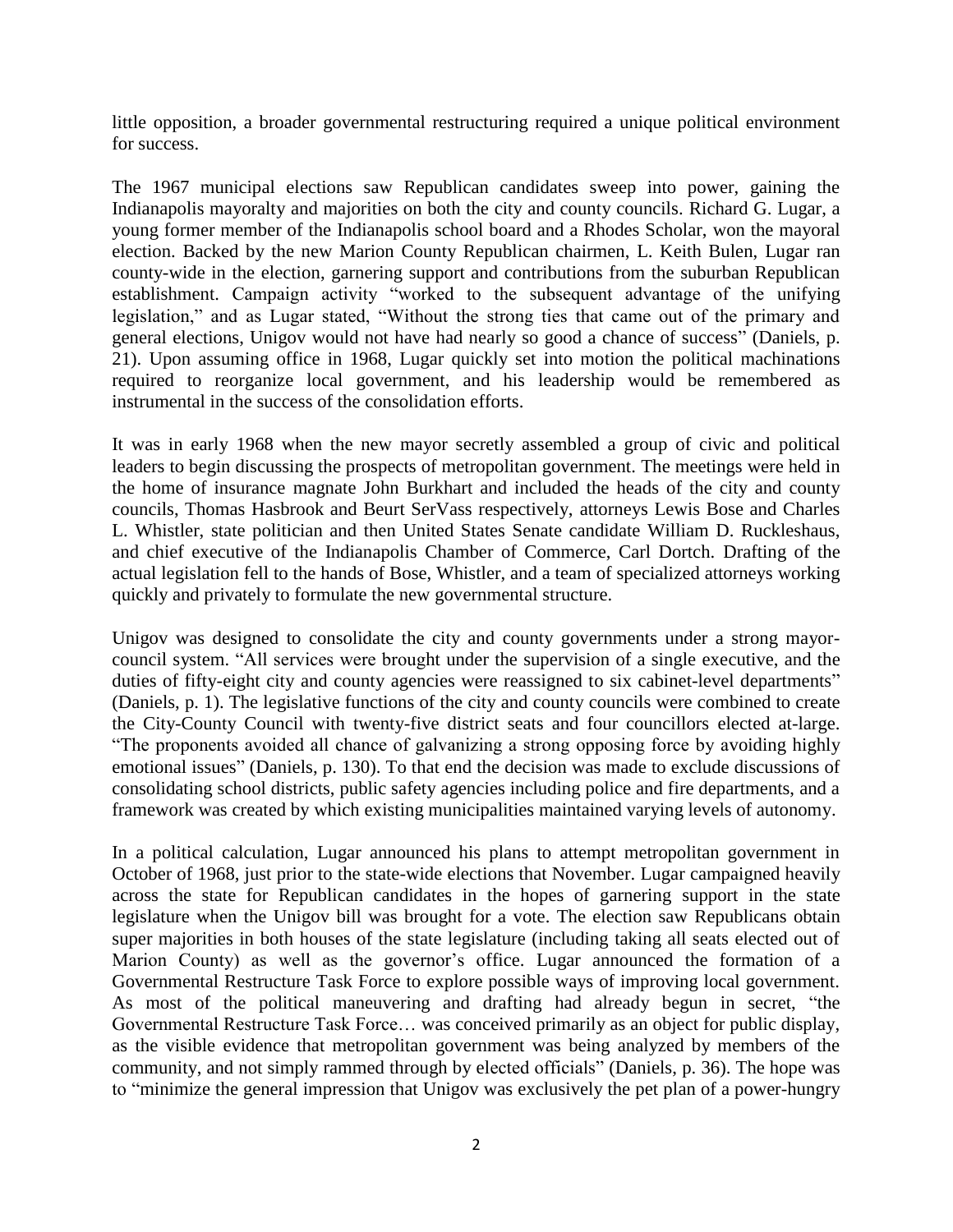incumbent… [and] it was important that the impulse and support for the reform appear to come from the private sector" (Daniels, p. 69).

As the details of Unigov became public, debate on the merits of the plan took center stage. "The reorganization plan was widely publicized and it quickly drew the support of a number of Democratic leaders, several African-American political leaders, the League of Women Voters, and a score of other community leaders" (Stephens and Wikstrom, p. 82). The Mayor's Task Force, a carefully chosen group of business and political leaders, was successful in presenting the metropolitan concept to the populace. In successful cases of metropolitan consolidation, "business leaders have led or given strong support to unification movements… while metropolitan dailies and the mass media also back reform efforts, while their local counterparts stood in opposition" (Daniels, p. 5-6). Unigov followed this typical pattern, with the support being voiced from the large media outlets (their initial opposition was appeased through changes to the bill and lobbying by the mayor and task force members) and opposition coming from the smaller papers in the suburban communities.

A fractured opposition was never able to mount a strong challenge to the political organization Lugar and his colleagues had assembled months earlier. "Most of the opposition to the bill was from those people who might be losing some of their legal responsibilities" including a number of county officials whose positions were to be eliminated or reduced in the consolidated government (Borst, p. 89). Democrats saw the addition of suburban voters to the city rolls as a coup to perpetuate Republican control of county government. As was noted in the local press, "The plan has been criticized by Democrats as assuring Republican control, in most elections, since outside townships predominantly are GOP" (Indianapolis Star, January 20, 1969. Democratic Party Chairman, James W. Beatty, was quoted in the Indianapolis Star as having "described the bill as a 'political tool' to help Republicans win elections by allowing people in outside townships to vote for mayor" (Indianapolis Star, Januray 22, 1969).

Attempts to circulate anti-Unigov petitions never garnered strong enough support to counter the pro-Consolidation machine. "Labor leaders stood against Unigov and criticized the absence from the plan of police, fire departments, and schools. But when pressed to provide evidence of their members' feelings concerning reorganization, leaders were forced to admit they had none" (Pierce, p. 116). Similarly, the concerns of the politically powerful volunteer fire departments, active in many of the suburban townships, were muted by the exclusion of fire services from the final consolidation plan.

The group viewed as having the most to lose politically from a city-county merger was the African-American population. White flight to the suburbs and a growing African-American population in the inner city led some to "project that blacks would make up between 30 and 40 percent of the population by 1970. Under Unigov, the incorporation of the mostly white suburbs dropped the African-American presence in the city to 18 percent, and black political strength reverted to levels reached in 1945" (Pierce, p. 120-121). Despite demographic growth and increased political clout, the inner-city black community retained "almost no indigenous leadership and a history of low political participation" (Daniels, p. 18). The Lugar organization, anticipating a challenge based on minority voting trends, sought to counter any assertion that the bill was designed to diminish black voting power by flooding local government with white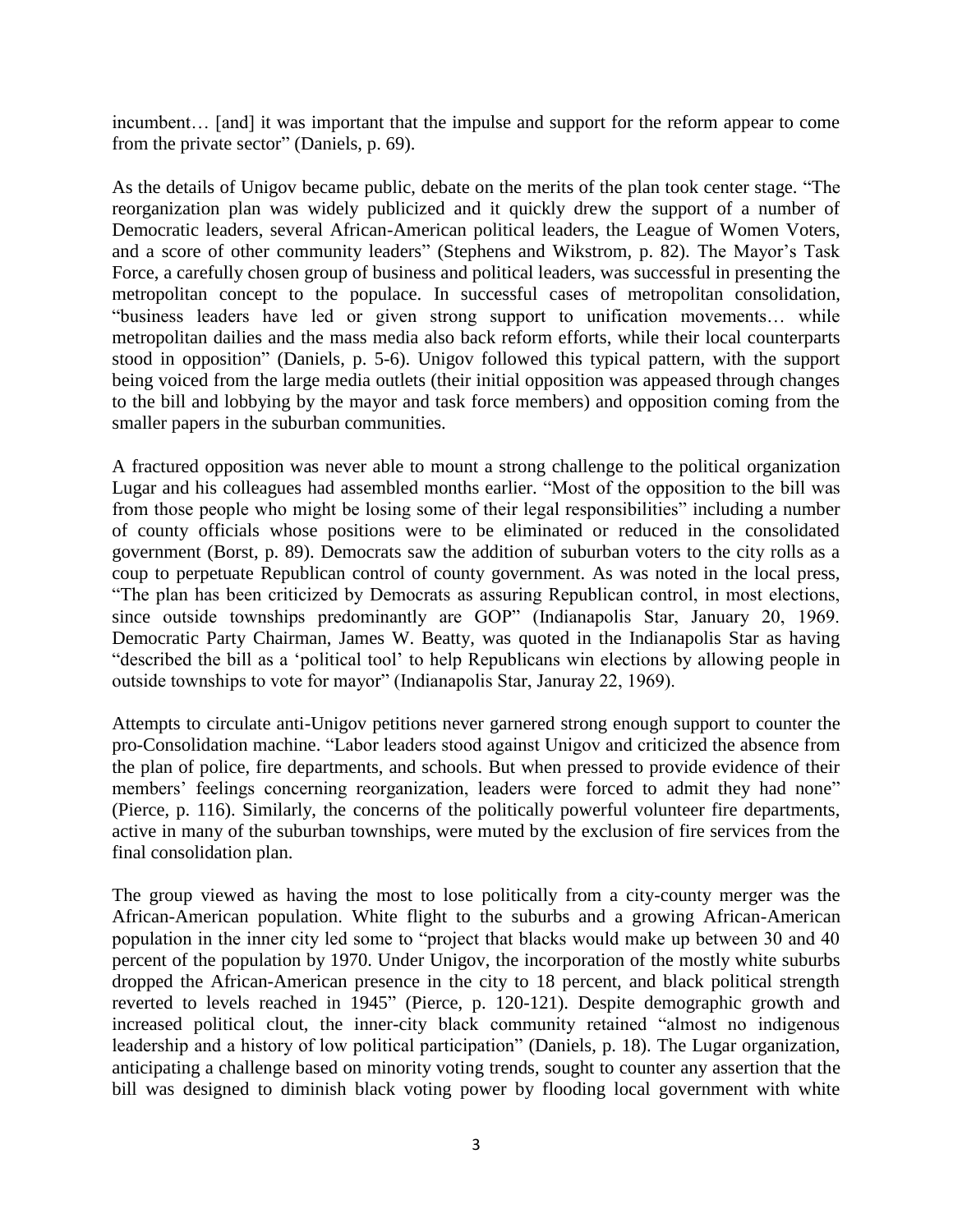suburban voters. African-American civic and business leaders were invited to participate in the Mayor's Task Force and a number of prominent black figures came out in support of the bill.

The group most likely to have derailed the Unigov legislation was a group of far-right, conservative politicians, led by state senator Joan Gubbins, who saw the consolidation as another form of government overreach. Within the Republican party, efforts were taken which "probably stifled much criticism" and "at least some explicit action was taken to limit disloyalty" (Daniels, p. 86). Despite these efforts a vocal opposition developed among those who thought consolidation should be put to a vote. "The idea of a referendum figured in the criticism of nearly all opponents of Unigov, but found its most persistent and vocal champions in the leaders of suburban right-wing resistance" (Daniels, p. 94). To Lugar and his political allies, a referendum was undesirable and fortunately, not required to reach their stated goals. In Indiana, "local governments are creatures of the state and may be created, enlarged, contracted, merged, or destroyed by the legislature without regard to the preferences of the local residents" (Blomquist, p. 1352). It was generally accepted that Unigov would not survive a public vote and Lugar challenged calls by those in favor of a referendum by citing the costs of such an endeavor and the nature of representative democracy.

Lugar attempted to show public support for the bill by releasing the results of a phone survey conducted by a local civic organization favorable to the legislation. "Examination of the poll… suggests that the survey was taken not impartially, but on behalf of the proponents, and that it was intended or even adjusted to show community endorsement of unification" (Daniels, p. 113). Eighty percent of survey respondents were eliminated from the reported results for not being informed enough about the legislation. The reported results were thusly skewed towards support for Unigov. "As a substitute for a referendum on [Unigov] it was utterly invalid and unacceptable" (Daniels, p. 113).

The disjointed opposition failed to counter the effective organization assembled by Lugar and his colleagues. Having announced his plans for government reform in October 1968, the Unigov bill was introduced in the Indiana legislature the next year and was signed into law by the governor on March 13. The leadership of Lugar cannot be overstated in passing the consolidation legislation with unprecedented haste. Despite initial opposition, following implementation the bill received little notice from the public and politicians alike. Lugar went on to win the countywide mayoralty by a wide margin and eventually secured a United States Senate seat.

In the ensuing years, the Unigov structure was implemented with little resistance and continues to be a rallying point for local government reform in central Indiana. Despite the initial claims of simplifying government, "the delivery of public services in Indianapolis-Marion County is significantly more complicated than the Unigov structure would suggest" (Stephens and Wikstrom, p. 84). More than fifty governmental and taxing units continue to administer to county residents.

Despite failing to simplify government, reorganization has been seen as instrumental in revitalizing the city's core. "Unigov has been credited with attracting to Indianapolis, through various public-private partnerships, a large amount of business investment, which has spurred economic growth and job opportunities" (Stephens and Wikstrom, p. 86). Such partnerships were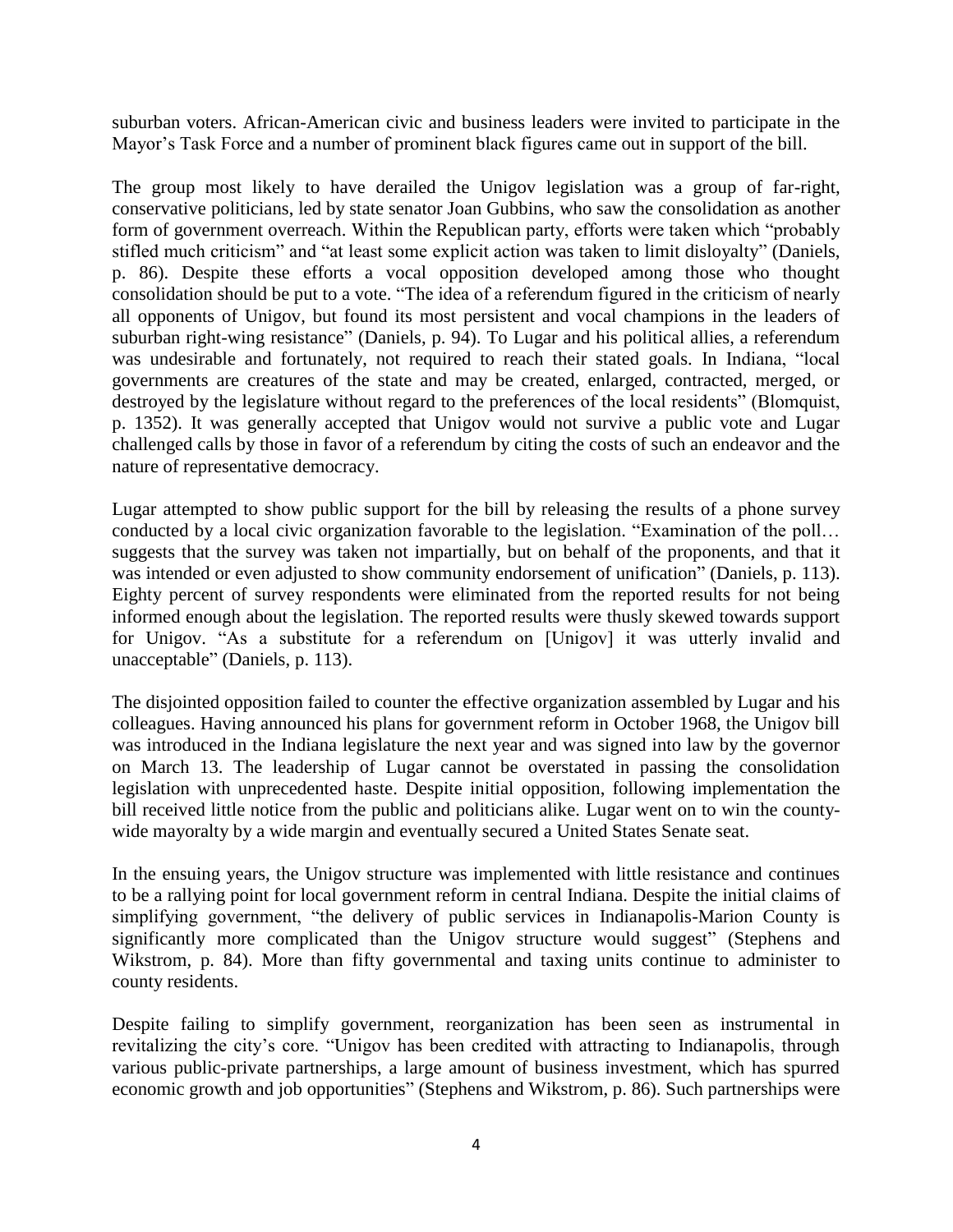made possible by the implementation of the county-wide executive. Strong mayoral figures have been successful in setting policy and defining the vision of the city.

Further consolidations of city services have been completed in the years following the passage of Unigov. Most notably, since the turn of the twenty-first century, county-wide police service has been implemented through the creation of the Indianapolis Metropolitan Police Department. Fire service has been expanded to a number of townships and the entire county is protected by professional fire services, eliminating the need for volunteer services. The current mayoral administration has set an agenda priority, termed Unigov 2.0, which seeks to expand on the metropolitan model.

Some early criticisms of the bill have been shown to be founded. "It is clear that the establishment of Unigov diminished the political and economic interests of the African-American community" (Stephens and Wikstrom, p. 86). While the district-level councillor seats have helped to proportionally increase African-American representation in city and county government, no African-American has held the executive office in the history of the city and county. Suggestions that "Unigov was primarily a political act intended to perpetuate Republican control of Indianapolis city government" were embodied by voting trends through the twentieth century (Schreiber, p. 23). Republican candidates have dominated the office of mayor with only one Democratic exception since the passage of the bill. This trend appears to be slowing in the twentieth-first century as Democratic voters have succeeded in securing a number of countywide offices.

Metropolitan government in Indianapolis-Marion County, through the Unigov legislation, helped guide central Indiana through the twentieth century. While promised as a means of simplifying local government and bringing services closer to the people, Unigov created a system equally as confusing as the previous. The new structure was successful in solidifying executive functions within a single, county-wide office as well as perpetuating partisan political control of county government. Further consolidations in the twenty-first century have attempted to continue the efforts towards metropolitanization, though such attempts have been limited by Unigov's provisions to halt control at the county border while the metropolitan area has expanded beyond these boundaries. In the future, further legislative reform will need to be undertaken to complete the goal of metropolitan government.